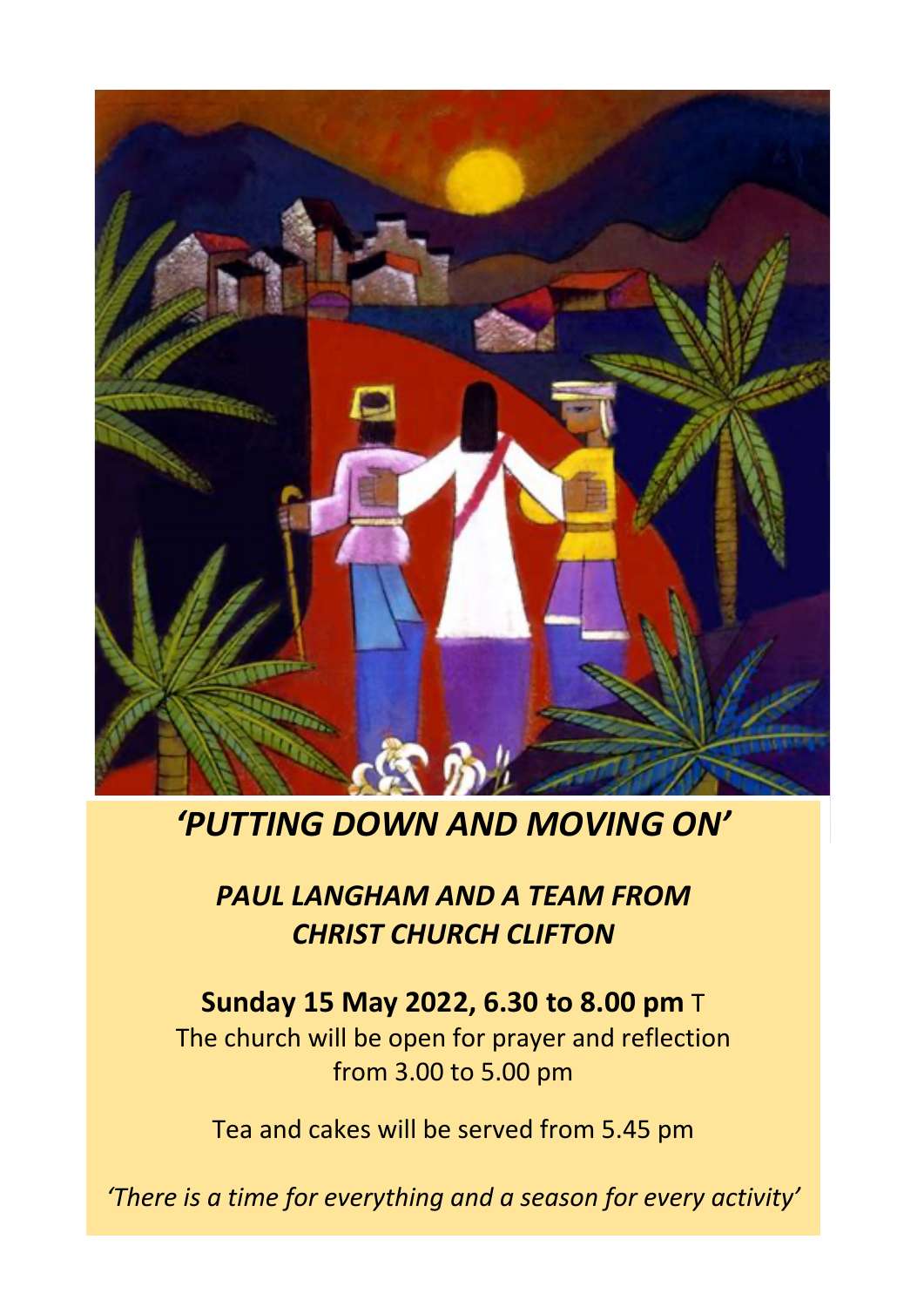The year 2022 is a year of transition for All Saints in so many ways – emerging from Covid, a change of Rector, departures of much-loved and valued staff members and hopefully by the end of the year, the start of the transformation of our building. And in our personal lives, many of us have experienced both joyful and painful events and transitions,

Nearly all transition is marked by three stages: the ending, the waiting, and new beginnings. The service on 15 May is a special opportunity for us to come together in fellowship with one another and before God to reflect and respond on this time of transition. This is an invitation to come ready to lay down what needs to be laid down, and ready to move forward in unity with each other into the new season which the Lord is preparing for us.

We hope that the following framework will be helpful – we invite you to see it as a journey which can be taken both alone, maybe with your prayer triplet or your home group. As you walk through these reflective questions, please allow yourself to feel whatever comes – disappointment, excitement, sadness, fear, hope, or anything else. Invite the Holy Spirit to be your companion on the journey, and remember that '*we take captive every thought to make it obedient to Christ.'*

### **Endings**

It's important to acknowledge that every transition involves a sort of a loss and a letting go for what was.

With this in mind, spend some time acknowledging any losses and disappointments as well as situations where you might need to forgive or be forgiven. Draw strength from:

*'The Spirit of the Sovereign Lord is on me, because the Lord has anointed me*

- *to bind up the broken-hearted*
- *to proclaim freedom for the captives*
- *to comfort all who mourn, and provide for those who grieve*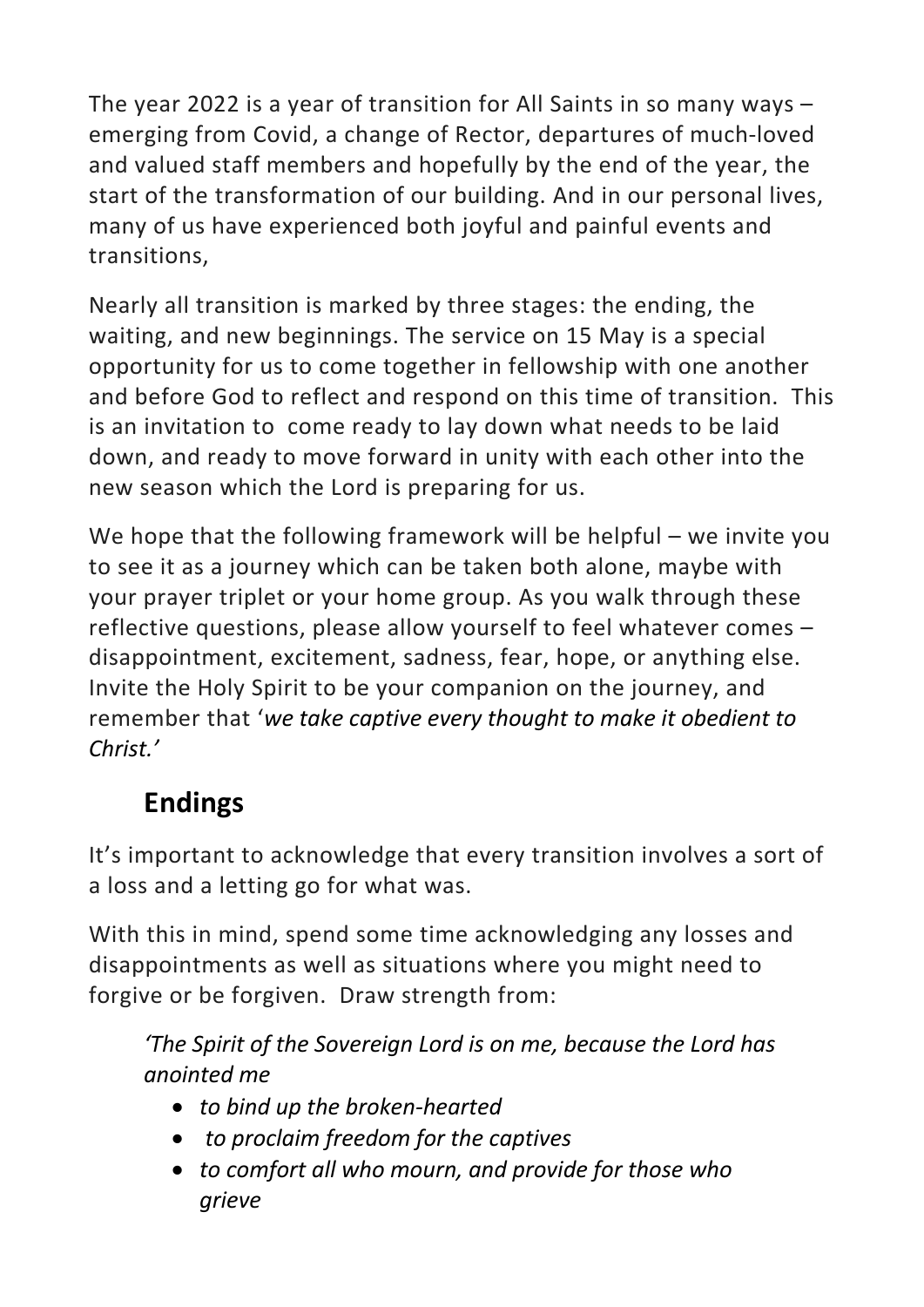• *to bestow on them a crown of beauty instead of ashes, the oil of joy instead of mourning, and a garment of praise instead of a spirit of despair.*

*They will be called oaks of righteousness, a planting of the Lord for the display of his splendour.'* Isaiah 61

## **Waiting**

Between endings and beginnings, there is a period of waiting. In this space, we begin to anticipate what is to come. This stage can feel anxious or unsettling as well as hopeful and full of expectation. Because this is an essential part of the journey, it is worth investing time to process these emotions.

What about this transition do you perceive will be difficult? What questions do you have?

*'Do not leave Jerusalem, but wait for the gift my Father promised, which you have heard me speak about. For John baptised with water, but in a few days you will be baptised with the Holy Spirit.' Acts 1*

## **New Beginnings**

After the putting down and the waiting phases comes an opportunity for new life. Often, new beginnings can only exist because of a transition. The loss we face creates the space required for new life, growth, and opportunity.

What hopes do you have for our church family on the other side of this transition? What are you most excited about? Ask the Holy Spirit to give you scriptures, words, and pictures to encourage your brothers and sisters as we all look to the future together.

*'See, the former things have taken place, and new things I declare; before they spring into being I announce them to you.' Sing to the LORD a new song, his praise from the ends of the earth.'*

*Isaiah 42*